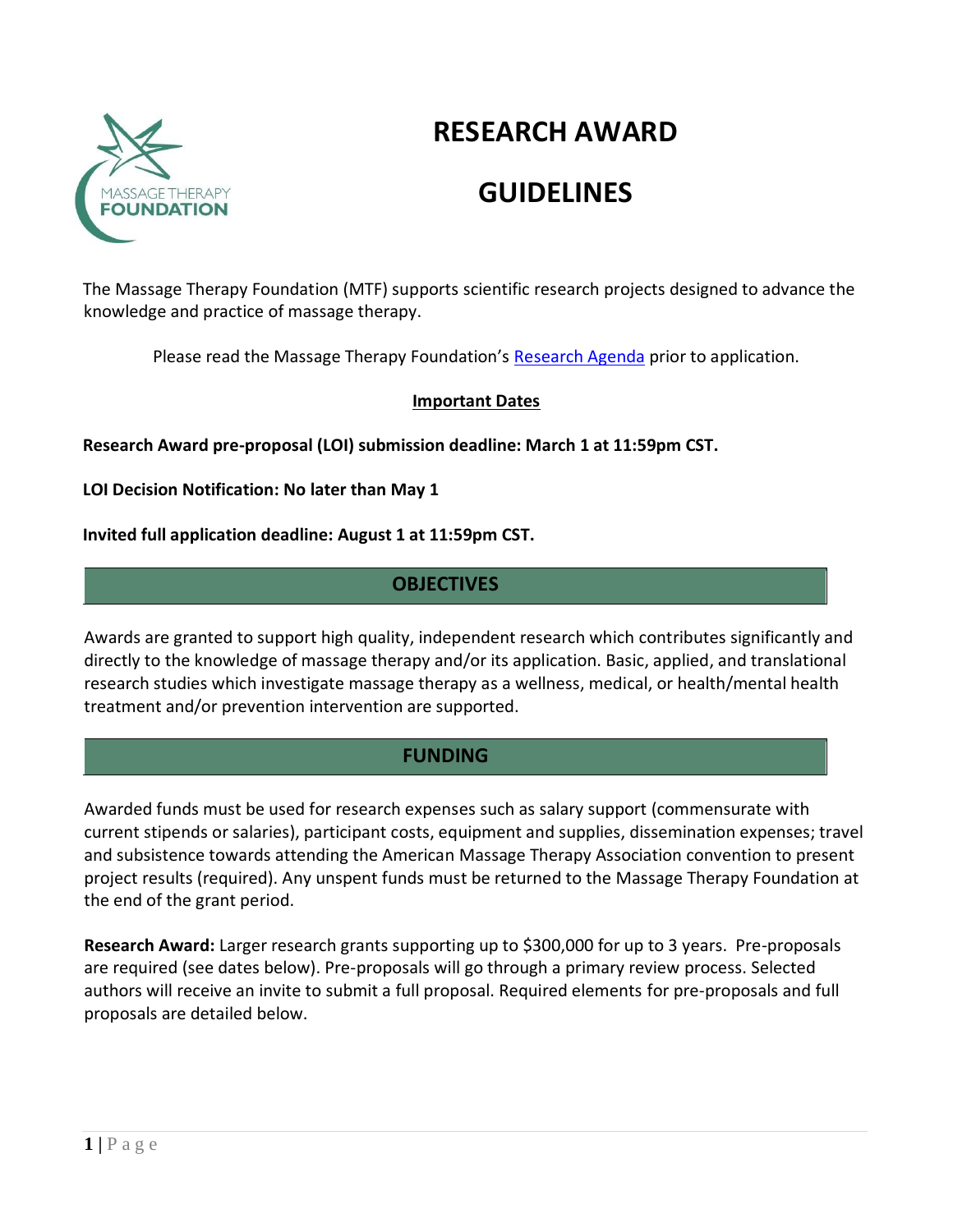### **ELIGIBILITY**

Requirements:

- Applicants must demonstrate experience in the relevant field of research;
- The applicant must have access to the necessary resources (including the proposed patient population), facilities, and other resources. Letters of institutional support are required.
- Applicants outside the US are eligible to apply; however, payment of award funds must be accepted by the institution in US dollars.
- Applicants who are the Principal Investigator on a currently-funded MTF project are **not** eligible to apply.
- **Applicants must be presently associated with or have secured the cooperation of university, independent research organization, health center, or other institution (the "Sponsoring Organization"). A Sponsoring Organization must have sufficient facilities as well as human and informational and Institutional Review Board (IRB) resources available to support the proposed research project and to perform the proposed work and expected outcomes (Expected Outcomes).**
- Newer investigators without prior research experience must document support from an experienced investigator willing to act as a collaborator. Collaborators should be actively involved in the development and execution of the proposed research project and should be identified as such in the staffing plan.

**Research Grants are not awarded to individuals.** Research Grants will not be awarded to Sponsoring Organizations which employ or otherwise have an ownership or contractual relationship with officers or trustees of the Massage Therapy Foundation, members of the Research Proposal Review Committee ("Review Committee") or any spouses, domestic partners, children, descendant, spouses of descendants or any other individual related to any officers or trustees of the Massage Therapy Foundation or to members of the Review Committee.

#### **APPLICATION PROCEDURES**

Principal Investigators wishing to apply for a Research Grant must complete the application online. The application can be found here: www.massagetherapyfoundation.org/grantportal

### **HUMAN SUBJECT/ANIMAL PROTECTION**

If using human or animal subjects, the applicant will be responsible for obtaining IRB or Institutional Animal Care and use Committee (IACUC) approval. The IRB or IACUC letter of approval for the specified project must be on file with the MTF office before funds can be disbursed. International recipients may not be familiar with or have requirements comparable to the United States IRB process, in which case MTF would require applicants to follow and document the declaration of Helsinki.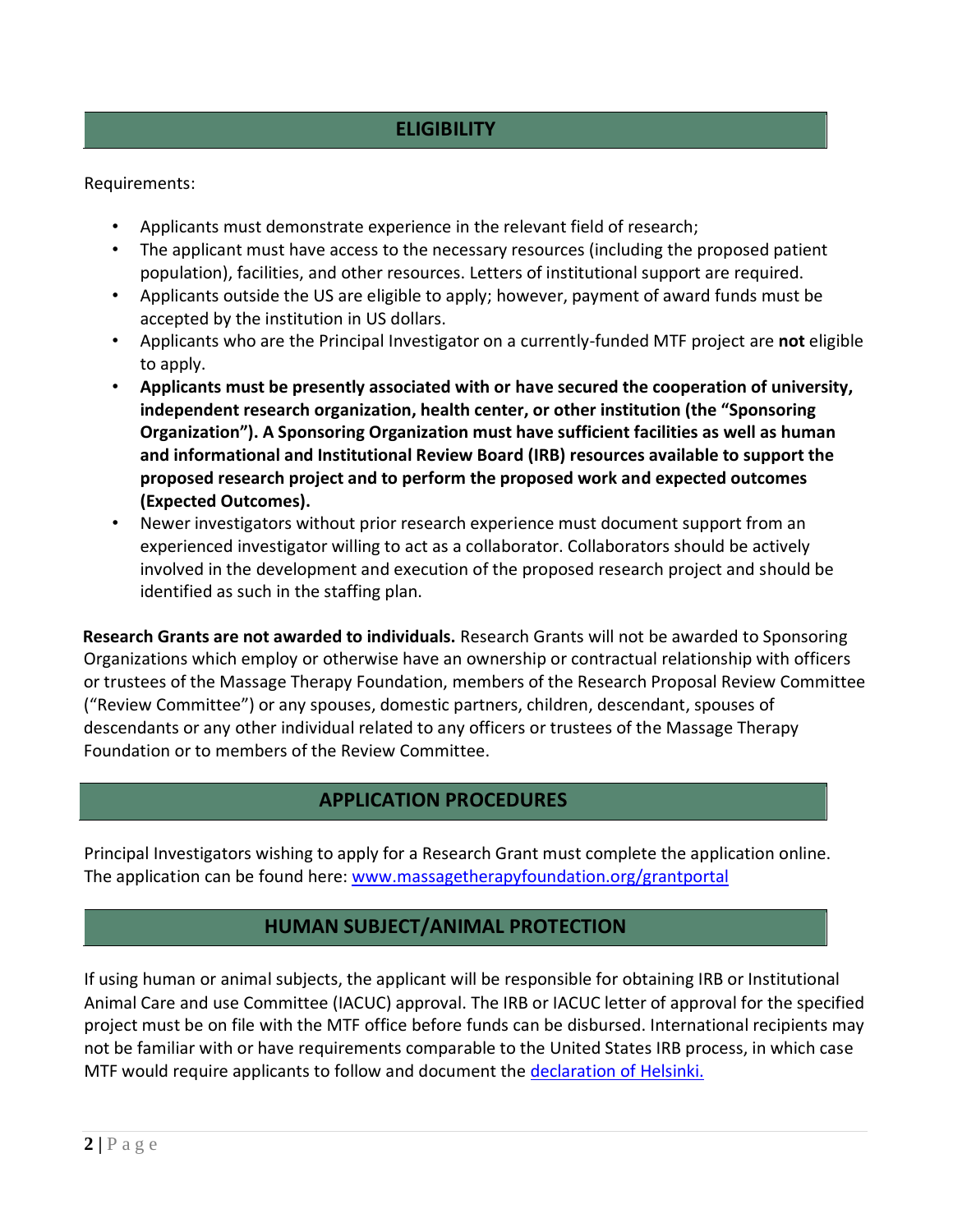# **PAYMENT SCHEDULE**

Based on cost and schedule of program. Typically, payment is distributed over a 1-3 year period.

## **AWARD CRITERIA AND PROCESS**

The Research Proposal Review Committee will evaluate and score all submitted pre-applications and proposals. Factors that will be taken into consideration include the applicant's experience, availability of resources necessary to complete the study, feasibility and scientific merit of the research plan, environment, appropriateness of the proposed research to the mission of the Massage Therapy Foundation, and the anticipated relationship between the funds provided and expected outcomes.

Only materials submitted within the application will be used in the evaluation of applications. The Research Proposal Review Committee will submit funding recommendation (based on the Committee's scores) to the MTF Executive Committee, which will then forward their recommendations to the AMTA board of directors for final funding decisions. Applicants will be notified of the Executive Committee's decision and that they are being submitted to AMTA. This final step in process may take an additional 90-120 days.

## **GRANT ACCEPTANCE TERMS**

The research grant funds must be used consistent with the budget, location, personnel, and the purpose(s) as described in the applicant's MTF Research Grant application. Any significant variance (more than 10% of total award) in the use of the grant funds or change will require the approval of the MTF Research Grant Review Proposal Committee Chair, MTF President, and potentially representatives from AMTA. The applicant will notify MTF of any circumstances which may preclude the applicant from completing the research project consistent with the methodology set forth in the Grant Application, or by the anticipated completion date. Any significant change without prior approval can result in immediate termination of all funding.

Applicants must submit documentation showing that all reasonable measures will be taken to assure the safety and health of the participant(s) in the research endeavor according to guidelines set by the United States Department of Health and Human Services.

Principal Investigators and Sponsoring Organizations are required to adhere to the principles set forth in all applicable privacy laws and regulations, including but not limited to the Health Insurance Portability and Accountability Act of 1996 (HIPAA). Personal information obtained from participants in the research endeavor shall be used only for the purpose for which it was collected and can be disseminated only with prior consent of the individuals to whom it relates. The approval of the Massage Therapy Foundation on ethical and health acceptability of the proposal will be based on compliance with these principles.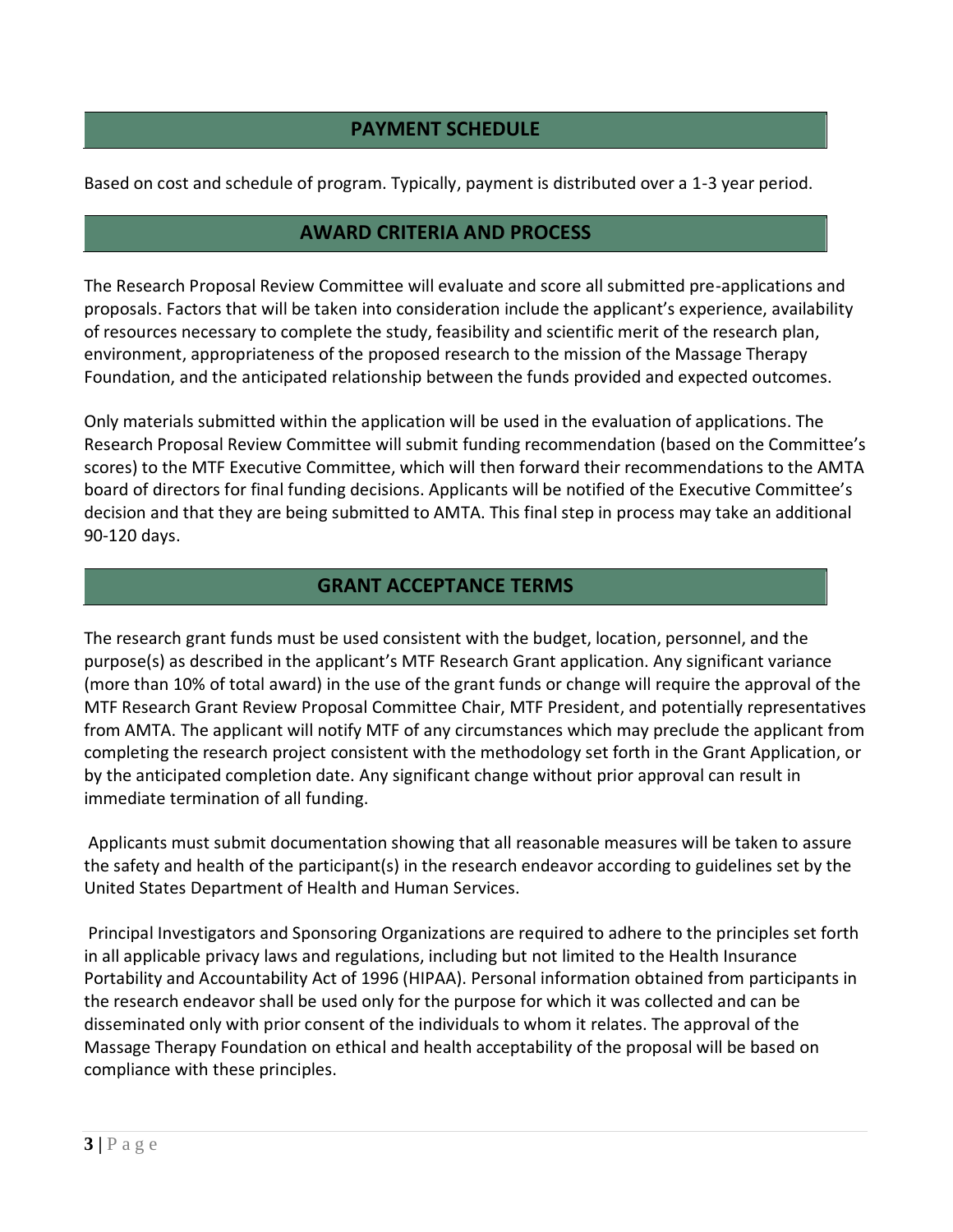# **EXPECTED OUTCOMES**

#### **Reporting:**

Outcomes evaluation is an essential component of this award. All proposals must identify the goals and appropriate outcomes measures of the research. The outcomes should align with the goals and objectives and statistical analysis plan stated in the applicant's proposal for this award. The reporting schedule should be submitted as follows:

- Register the project at clinicaltrials.gov within thirty days after the Agreement is fully executed and file periodic progress reports thereafter
- Within thirty (30) days of the agreement execution, a one (1) minute video describing the project
- Quarterly, a progress report set by agreement
- Within two (2) months following the completion of the project, a final report with financial report, and a 300 words blog to be submitted to the Massage Therapy Foundation.

#### **Interview:**

The grant recipient may be asked to present the findings of the research project via a recorded podcast interview done with MTF staff and/or leadership.

#### **Publication Requirements**:

Within six (6) months following the completion of the research project, the grant recipient will be expected to submit a manuscript or a notification of publication describing the funded research in a peer reviewed journal. Recipients are encouraged to consider submission to the International Journal of Massage Therapy and Bodywork – *IJTMB* -. A minimum of one publication of results must be completed.

#### **Abstract Submission/Presentation**:

The grant recipient will submit an abstract online for review by the first abstract deadline immediately following completion of research project. The recipient is responsible for monitoring the MTF website for the abstract deadline. The recipient must be listed as the abstract's author. If selected, the recipient will attend and present the findings of the research project at the next American Massage Therapy Association National Convention and/or the International Massage Therapy Conference which follows the completion of the research project.

#### **Reviewing commitment:**

At the end of the granting period, the Primary Investigator will be invited to serve as a reviewer on the Research Granting committee for a minimum of one year.